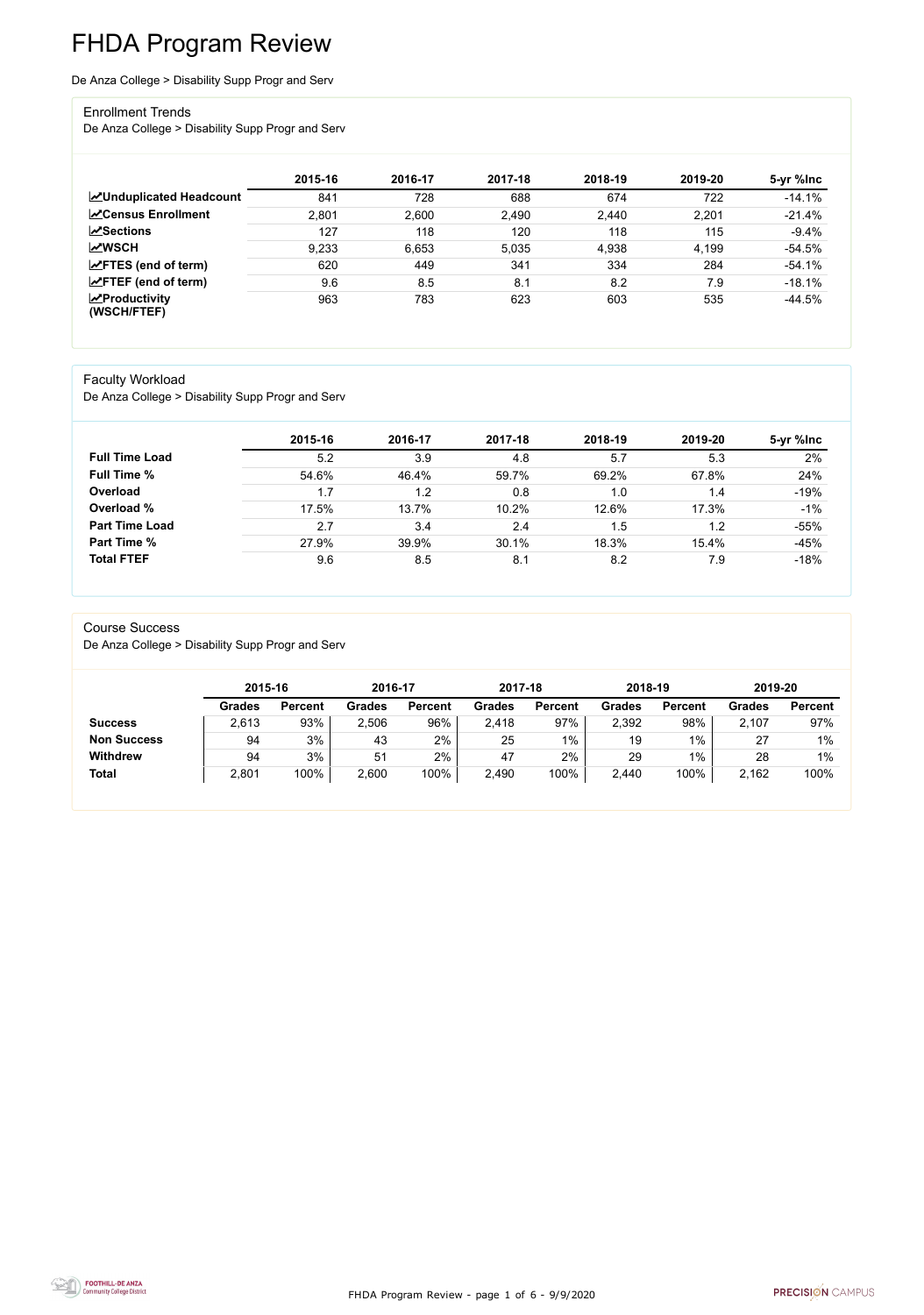FHDA Program Review - page 2 of 6 - 9/9/2020



### Course Success for African American, Latinx, and Filipinx Students

### Course Success for Asian, Native American, Pacific Islander, White, and Decline to State Students

|                    |               | 2015-16        |               | 2016-17        |               | 2017-18        | 2018-19       |                | 2019-20       |                |
|--------------------|---------------|----------------|---------------|----------------|---------------|----------------|---------------|----------------|---------------|----------------|
|                    | <b>Grades</b> | <b>Percent</b> | <b>Grades</b> | <b>Percent</b> | <b>Grades</b> | <b>Percent</b> | <b>Grades</b> | <b>Percent</b> | <b>Grades</b> | <b>Percent</b> |
| <b>Success</b>     | 545           | 84%            | 567           | 94%            | 535           | 95%            | 550           | 97%            | 486           | 97%            |
| <b>Non Success</b> | 63            | 10%            | 13            | 2%             | 12            | 2%             |               | $1\%$          |               | 2%             |
| <b>Withdrew</b>    | 43            | 7%             | 22            | 4%             |               | 3%             |               | $1\%$          |               | 2%             |
| <b>Total</b>       | 651           | 100%           | 602           | 100%           | 564           | 100%           | 566           | 100%           | 503           | 100%           |

|                    | 2015-16        |                | 2016-17       |                | 2017-18       |                | 2018-19       |                | 2019-20       |                |
|--------------------|----------------|----------------|---------------|----------------|---------------|----------------|---------------|----------------|---------------|----------------|
|                    | <b>Grades</b>  | <b>Percent</b> | <b>Grades</b> | <b>Percent</b> | <b>Grades</b> | <b>Percent</b> | <b>Grades</b> | <b>Percent</b> | <b>Grades</b> | <b>Percent</b> |
| <b>Success</b>     | 2,068          | 96%            | 1,939         | 97%            | ,883          | 98%            | .842          | 98%            | 1,621         | 98%            |
| <b>Non Success</b> | 31             | $1\%$          | 30            | 2%             | 13            | 1%             | 11            | $1\%$          | 19            | $1\%$          |
| <b>Withdrew</b>    | 5 <sup>1</sup> | 2%             | 29            | $1\%$          | 30            | 2%             | 21            | 1%             | 19            | $1\%$          |
| <b>Total</b>       | 2,150          | 100%           | 1,998         | 100%           | ,926          | 100%           | ,874          | 100%           | 1,659         | 100%           |
|                    |                |                |               |                |               |                |               |                |               |                |

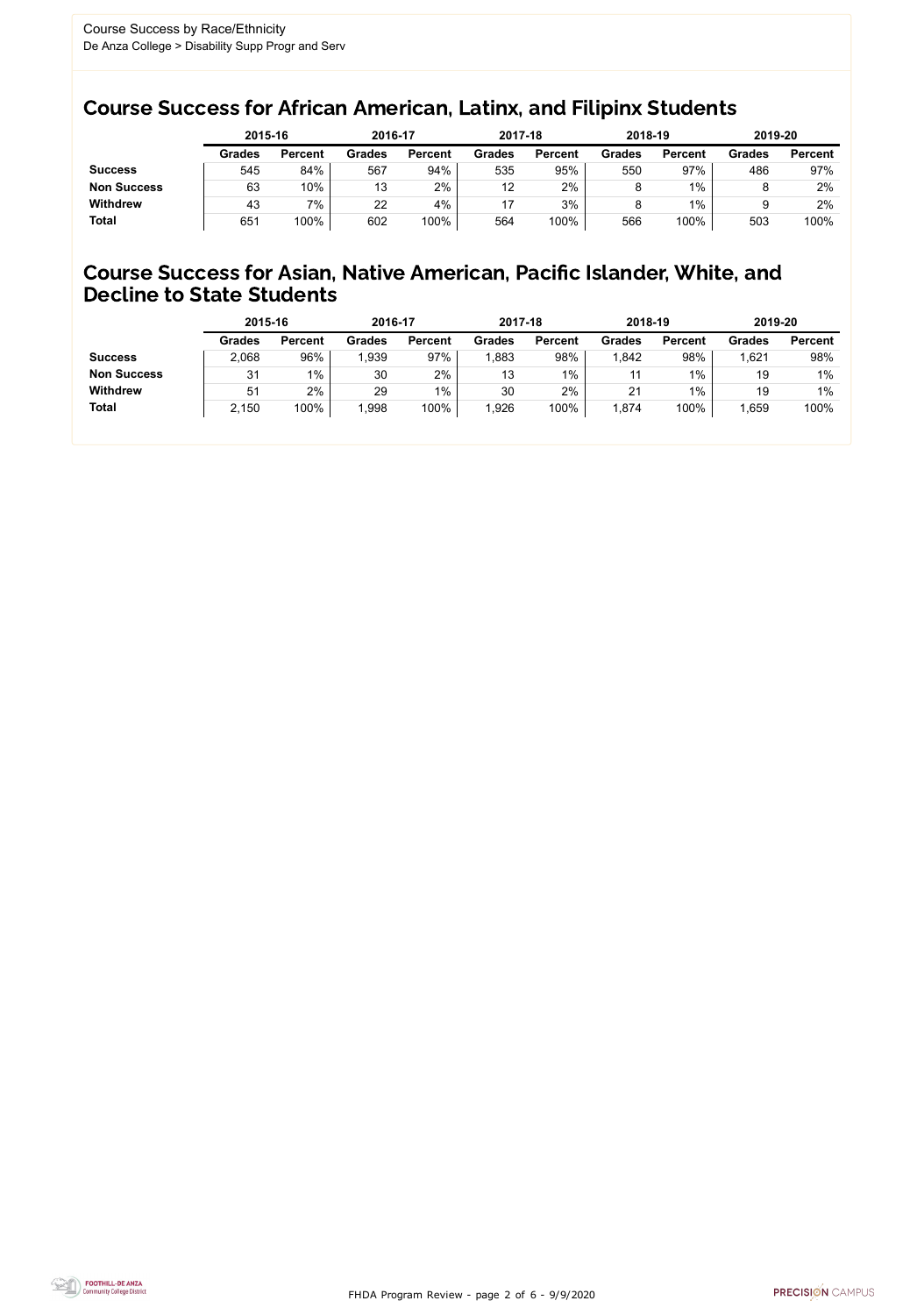

Some courses may continue to be listed but no longer have data due to renumbering or because the course was not offered in the past five years.



### by Gender

|                     | 2015-16 |                | 2016-17 |                | 2017-18 |                | 2018-19 |                | 2019-20 |                |
|---------------------|---------|----------------|---------|----------------|---------|----------------|---------|----------------|---------|----------------|
|                     | Enr     | <b>Percent</b> | Enr     | <b>Percent</b> | Enr     | <b>Percent</b> | Enr     | <b>Percent</b> | Enr     | <b>Percent</b> |
| <b>Female</b>       | .393    | 50%            | .266    | 49%            | 1,196   | 48%            | l,120   | 46%            | 963     | 44%            |
| <b>Male</b>         | .388    | 50%            | 1,325   | 51%            | 1,281   | 51%            | 1,304   | 53%            | 1,234   | 56%            |
| <b>Not Reported</b> | 20      | $1\%$          |         | $0\%$          | 13      | $1\%$          | 16      | $1\%$          |         | 0%             |
| <b>Total</b>        | 2,801   | 100%           | 2,600   | 100%           | 2,490   | 100%           | 2,440   | 100%           | 2,201   | 100%           |

## by Ethnicity

|                         |       | 2015-16        |       | 2016-17        |       | 2017-18        | 2018-19 |                | 2019-20 |                |
|-------------------------|-------|----------------|-------|----------------|-------|----------------|---------|----------------|---------|----------------|
|                         | Enr   | <b>Percent</b> | Enr   | <b>Percent</b> | Enr   | <b>Percent</b> | Enr     | <b>Percent</b> | Enr     | <b>Percent</b> |
| <b>African American</b> | 127   | 5%             | 111   | 4%             | 108   | 4%             | 104     | 4%             | 117     | 5%             |
| <b>Asian</b>            | 433   | 15%            | 477   | 18%            | 505   | 20%            | 562     | 23%            | 492     | 22%            |
| <b>Filipinx</b>         | 84    | 3%             | 92    | 4%             | 96    | 4%             | 107     | 4%             | 83      | 4%             |
| Latinx                  | 440   | 16%            | 399   | 15%            | 360   | 14%            | 355     | 15%            | 327     | 15%            |
| <b>Native American</b>  | 17    | $1\%$          | 17    | $1\%$          | 12    | $0\%$          | 13      | 1%             | 13      | 1%             |
| <b>Pacific Islander</b> | 10    | $0\%$          | 3     | $0\%$          | 3     | $0\%$          | 4       | $0\%$          | 4       | 0%             |
| White                   | 1,427 | 51%            | 1,281 | 49%            | 1,220 | 49%            | 1,122   | 46%            | 988     | 45%            |
| <b>Decline to State</b> | 263   | 9%             | 220   | 8%             | 186   | 7%             | 173     | 7%             | 177     | 8%             |
| <b>Total</b>            | 2,801 | 100%           | 2,600 | 100%           | 2,490 | 100%           | 2,440   | 100%           | 2,201   | 100%           |

## by Age

|              |       | 2015-16        |       | 2016-17        |       | 2017-18        | 2018-19 |                | 2019-20 |                |
|--------------|-------|----------------|-------|----------------|-------|----------------|---------|----------------|---------|----------------|
|              | Enr   | <b>Percent</b> | Enr   | <b>Percent</b> | Enr   | <b>Percent</b> | Enr     | <b>Percent</b> | Enr     | <b>Percent</b> |
| 19 or less   | 98    | 3%             | 60    | $2\%$          | 47    | 2%             | 45      | 2%             | 80      | 4%             |
| $20 - 24$    | 216   | 8%             | 152   | $6\%$          | 161   | 6%             | 169     | 7%             | 162     | 7%             |
| 25-39        | 421   | 15%            | 424   | 16%            | 385   | 15%            | 346     | 14%            | 321     | 15%            |
| $40 +$       | 2,066 | 74%            | 1,964 | 76%            | .897  | 76%            | ,880    | 77%            | 1,638   | 74%            |
| <b>Total</b> | 2,801 | 100%           | 2,600 | 100%           | 2,490 | 100%           | 2,440   | 100%           | 2,201   | 100%           |

## by Education Level

|                           | 2015-16 |                |       | 2016-17        |       | 2017-18        | 2018-19 |                | 2019-20 |                |
|---------------------------|---------|----------------|-------|----------------|-------|----------------|---------|----------------|---------|----------------|
|                           | Enr     | <b>Percent</b> | Enr   | <b>Percent</b> | Enr   | <b>Percent</b> | Enr     | <b>Percent</b> | Enr     | <b>Percent</b> |
| <b>Bachelor or higher</b> | 443     | 16%            | 452   | 17%            | 474   | 19%            | 531     | 22%            | 459     | 21%            |
| <b>Associate</b>          | 108     | 4%             | 110   | 4%             | 103   | 4%             | 99      | 4%             | 81      | 4%             |
| <b>HS/Equivalent</b>      | 1,027   | 37%            | 802   | 31%            | 721   | 29%            | 621     | 25%            | 630     | 29%            |
| <b>All Other</b>          | 1,223   | 44%            | 1,236 | 48%            | 1,192 | 48%            | 1,189   | 49%            | 1,031   | 47%            |
| <b>Total</b>              | 2,801   | 100%           | 2,600 | 100%           | 2,490 | 100%           | 2,440   | 100%           | 2,201   | 100%           |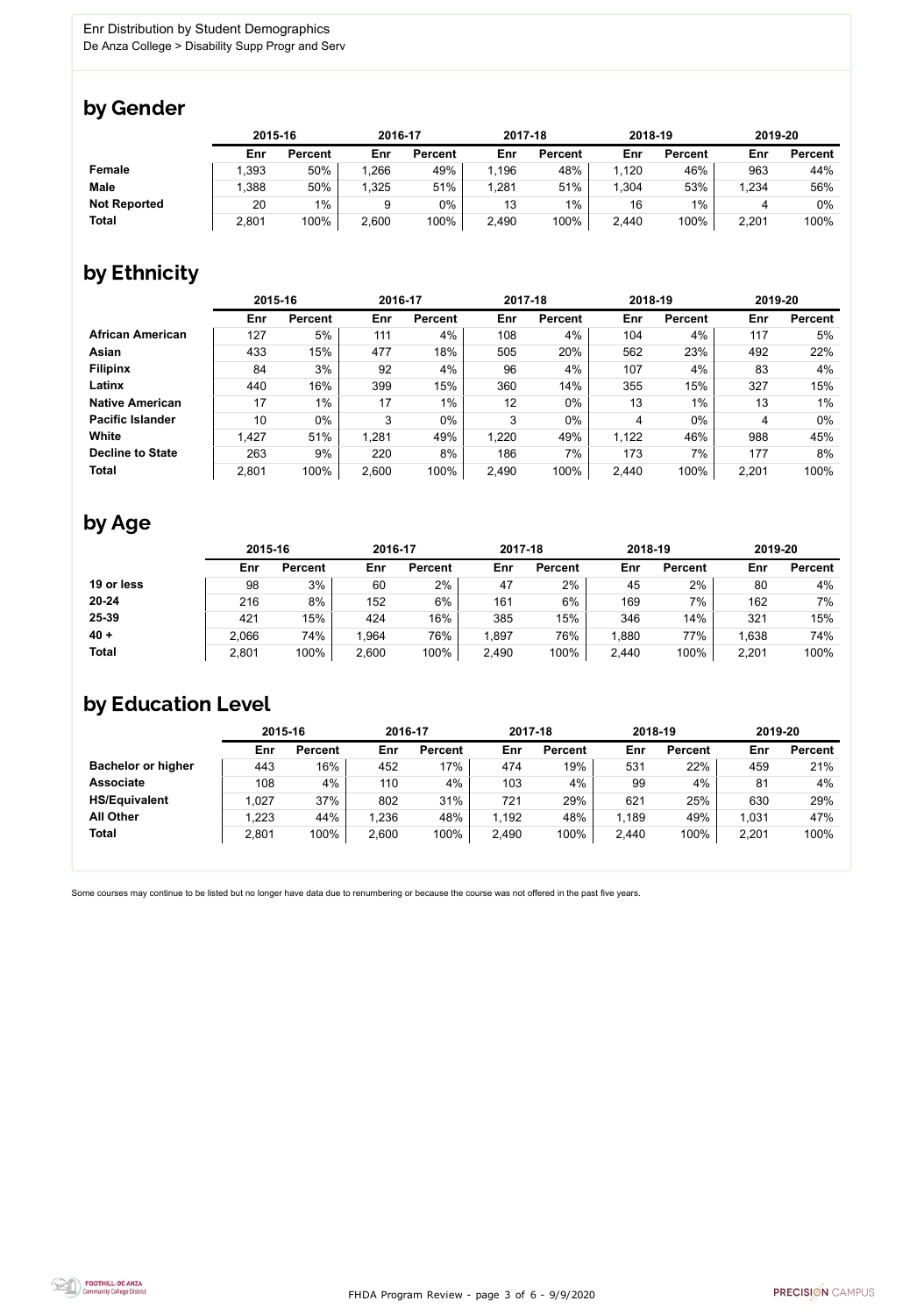FHDA Program Review - page 4 of 6 - 9/9/2020



### Success Rates by Gender De Anza College > Disability Supp Progr and Serv

|                     | 2019-20       |                                                                         |               |                |               |                |               |                |  |  |  |  |  |
|---------------------|---------------|-------------------------------------------------------------------------|---------------|----------------|---------------|----------------|---------------|----------------|--|--|--|--|--|
|                     |               | <b>Withdrew</b><br><b>Total</b><br><b>Non Success</b><br><b>Success</b> |               |                |               |                |               |                |  |  |  |  |  |
|                     | <b>Grades</b> | <b>Percent</b>                                                          | <b>Grades</b> | <b>Percent</b> | <b>Grades</b> | <b>Percent</b> | <b>Grades</b> | <b>Percent</b> |  |  |  |  |  |
| Female              | 922           | 98%                                                                     | 6             | 1%             | 11            | $1\%$          | 939           | 100%           |  |  |  |  |  |
| <b>Male</b>         | 1,181         | 97%                                                                     | 21            | 2%             | 17            | $1\%$          | 1,219         | 100%           |  |  |  |  |  |
| <b>Not Reported</b> | 4             | 100%                                                                    |               | $0\%$          | 0             | $0\%$          | 4             | 100%           |  |  |  |  |  |
| All                 | 2,107         | 97%                                                                     | 27            | 1%             | 28            | 1%             | 2,162         | 100%           |  |  |  |  |  |

|                     |                | 2018-19        |                 |                |               |                |               |                |  |  |  |  |  |  |
|---------------------|----------------|----------------|-----------------|----------------|---------------|----------------|---------------|----------------|--|--|--|--|--|--|
|                     | <b>Success</b> |                | <b>Withdrew</b> | <b>Total</b>   |               |                |               |                |  |  |  |  |  |  |
|                     | <b>Grades</b>  | <b>Percent</b> | <b>Grades</b>   | <b>Percent</b> | <b>Grades</b> | <b>Percent</b> | <b>Grades</b> | <b>Percent</b> |  |  |  |  |  |  |
| <b>Female</b>       | 1,104          | 99%            |                 | $1\%$          | 9             | $1\%$          | 1,120         | 100%           |  |  |  |  |  |  |
| <b>Male</b>         | 1,272          | 98%            | 12              | 1%             | 20            | 2%             | ,304          | 100%           |  |  |  |  |  |  |
| <b>Not Reported</b> | 16             | 100%           |                 | 0%             |               | $0\%$          | 16            | 100%           |  |  |  |  |  |  |
| All                 | 2,392          | 98%            | 19              | $1\%$          | 29            | $1\%$          | 2,440         | 100%           |  |  |  |  |  |  |

|                     |                | 2017-18        |                    |                 |               |                |               |                |  |  |  |  |  |  |
|---------------------|----------------|----------------|--------------------|-----------------|---------------|----------------|---------------|----------------|--|--|--|--|--|--|
|                     | <b>Success</b> |                | <b>Non Success</b> | <b>Withdrew</b> |               | <b>Total</b>   |               |                |  |  |  |  |  |  |
|                     | <b>Grades</b>  | <b>Percent</b> | <b>Grades</b>      | <b>Percent</b>  | <b>Grades</b> | <b>Percent</b> | <b>Grades</b> | <b>Percent</b> |  |  |  |  |  |  |
| Female              | 1,168          | 98%            | 10                 | $1\%$           | 18            | 2%             | 1,196         | 100%           |  |  |  |  |  |  |
| <b>Male</b>         | ,239           | 97%            | 14                 | $1\%$           | 28            | 2%             | ,281          | 100%           |  |  |  |  |  |  |
| <b>Not Reported</b> | 11             | 85%            |                    | 8%              |               | 8%             | 13            | 100%           |  |  |  |  |  |  |
| All                 | 2,418          | 97%            | 25                 | $1\%$           | 47            | 2%             | 2,490         | 100%           |  |  |  |  |  |  |

|                     |               | 2016-17                                                 |               |                |               |                |               |                |  |  |
|---------------------|---------------|---------------------------------------------------------|---------------|----------------|---------------|----------------|---------------|----------------|--|--|
|                     |               | <b>Withdrew</b><br><b>Non Success</b><br><b>Success</b> |               |                |               |                |               | <b>Total</b>   |  |  |
|                     | <b>Grades</b> | <b>Percent</b>                                          | <b>Grades</b> | <b>Percent</b> | <b>Grades</b> | <b>Percent</b> | <b>Grades</b> | <b>Percent</b> |  |  |
| Female              | 1,229         | 97%                                                     | 19            | 2%             | 18            | $1\%$          | 1,266         | 100%           |  |  |
| <b>Male</b>         | 1,269         | 96%                                                     | 24            | 2%             | 32            | 2%             | 1,325         | 100%           |  |  |
| <b>Not Reported</b> | 8             | 89%                                                     |               | 0%             |               | 11%            |               | 100%           |  |  |
| All                 | 2,506         | 96%                                                     | 43            | 2%             | 51            | 2%             | 2,600         | 100%           |  |  |

|                     |                                                                  | 2015-16        |                |                |               |                |               |                |  |  |  |
|---------------------|------------------------------------------------------------------|----------------|----------------|----------------|---------------|----------------|---------------|----------------|--|--|--|
|                     | Withdrew<br><b>Total</b><br><b>Non Success</b><br><b>Success</b> |                |                |                |               |                |               |                |  |  |  |
|                     | <b>Grades</b>                                                    | <b>Percent</b> | <b>Grades</b>  | <b>Percent</b> | <b>Grades</b> | <b>Percent</b> | <b>Grades</b> | <b>Percent</b> |  |  |  |
| Female              | 1,305                                                            | 94%            | 53             | 4%             | 35            | 3%             | ,393          | 100%           |  |  |  |
| <b>Male</b>         | 1,291                                                            | 93%            | 39             | 3%             | 58            | 4%             | ,388          | 100%           |  |  |  |
| <b>Not Reported</b> | 17                                                               | 85%            | $\overline{2}$ | 10%            |               | 5%             | 20            | 100%           |  |  |  |
| All                 | 2,613                                                            | 93%            | 94             | 3%             | 94            | 3%             | 2,801         | 100%           |  |  |  |

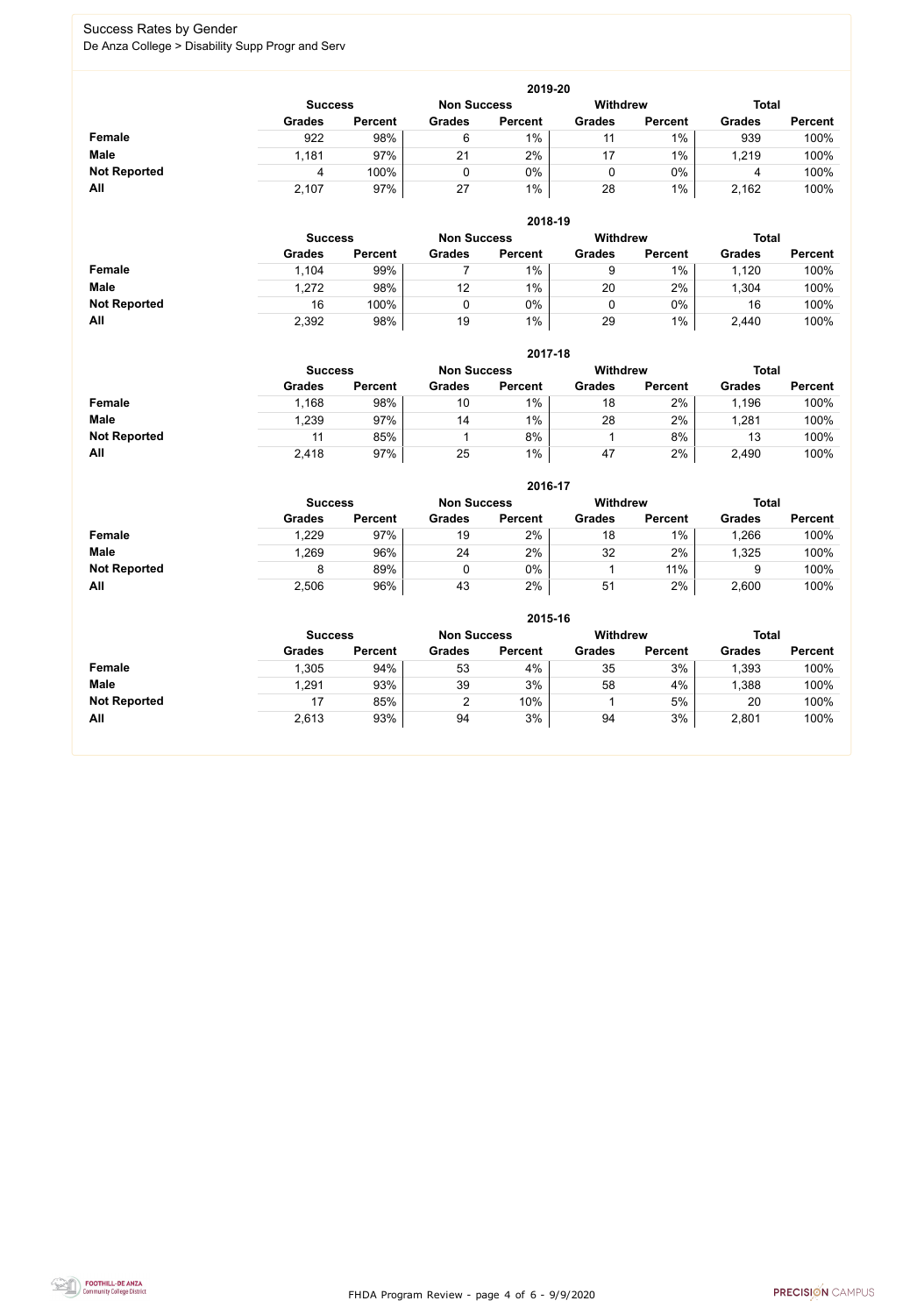FHDA Program Review - page 5 of 6 - 9/9/2020



### Success Rates by Age De Anza College > Disability Supp Progr and Serv

|            |                |                    |               | 2019-20         |               |                |               |                |
|------------|----------------|--------------------|---------------|-----------------|---------------|----------------|---------------|----------------|
|            | <b>Success</b> | <b>Non Success</b> |               | <b>Withdrew</b> |               | <b>Total</b>   |               |                |
|            | <b>Grades</b>  | <b>Percent</b>     | <b>Grades</b> | <b>Percent</b>  | <b>Grades</b> | <b>Percent</b> | <b>Grades</b> | <b>Percent</b> |
| 19 or less | 57             | 83%                | 9             | 13%             | ົ<br>J        | 4%             | 69            | 100%           |
| $20 - 24$  | 146            | 95%                | $\mathcal{P}$ | $1\%$           | 5             | 3%             | 153           | 100%           |
| 25-39      | 299            | 98%                | っ             | 1%              | 5             | 2%             | 306           | 100%           |
| $40 +$     | 1,605          | 98%                | 14            | 1%              | 15            | $1\%$          | 1,634         | 100%           |
| All        | 2,107          | 97%                | 27            | $1\%$           | 28            | $1\%$          | 2,162         | 100%           |

|            |                                      |                |               | 2018-19         |               |                |               |                |
|------------|--------------------------------------|----------------|---------------|-----------------|---------------|----------------|---------------|----------------|
|            | <b>Non Success</b><br><b>Success</b> |                |               | <b>Withdrew</b> |               | <b>Total</b>   |               |                |
|            | <b>Grades</b>                        | <b>Percent</b> | <b>Grades</b> | <b>Percent</b>  | <b>Grades</b> | <b>Percent</b> | <b>Grades</b> | <b>Percent</b> |
| 19 or less | 44                                   | 98%            |               | $0\%$           |               | 2%             | 45            | 100%           |
| $20 - 24$  | 163                                  | 96%            |               | $1\%$           | 5             | 3%             | 169           | 100%           |
| 25-39      | 337                                  | 97%            | 4             | $1\%$           | 5             | $1\%$          | 346           | 100%           |
| $40 +$     | 1,848                                | 98%            | 14            | $1\%$           | 18            | 1%             | 1,880         | 100%           |
| All        | 2,392                                | 98%            | 19            | $1\%$           | 29            | 1%             | 2,440         | 100%           |

|            |                                      |                |               | 2017-18        |                 |                |               |                |
|------------|--------------------------------------|----------------|---------------|----------------|-----------------|----------------|---------------|----------------|
|            | <b>Non Success</b><br><b>Success</b> |                |               |                | <b>Withdrew</b> |                | <b>Total</b>  |                |
|            | <b>Grades</b>                        | <b>Percent</b> | <b>Grades</b> | <b>Percent</b> | <b>Grades</b>   | <b>Percent</b> | <b>Grades</b> | <b>Percent</b> |
| 19 or less | 40                                   | 85%            | 3             | 6%             | 4               | 9%             | 47            | 100%           |
| $20 - 24$  | 142                                  | 88%            |               | 4%             | 12              | 7%             | 161           | 100%           |
| 25-39      | 375                                  | 97%            | 3             | $1\%$          |                 | 2%             | 385           | 100%           |
| $40 +$     | 1,861                                | 98%            | 12            | $1\%$          | 24              | $1\%$          | ,897          | 100%           |
| All        | 2,418                                | 97%            | 25            | $1\%$          | 47              | 2%             | 2,490         | 100%           |

|            |                |                    |                | 2016-17         |               |                |               |                |
|------------|----------------|--------------------|----------------|-----------------|---------------|----------------|---------------|----------------|
|            | <b>Success</b> | <b>Non Success</b> |                | <b>Withdrew</b> |               | <b>Total</b>   |               |                |
|            | <b>Grades</b>  | <b>Percent</b>     | <b>Grades</b>  | <b>Percent</b>  | <b>Grades</b> | <b>Percent</b> | <b>Grades</b> | <b>Percent</b> |
| 19 or less | 56             | 93%                | $\overline{2}$ | 3%              | っ             | 3%             | 60            | 100%           |
| $20 - 24$  | 133            | 88%                | 9              | 6%              | 10            | 7%             | 152           | 100%           |
| 25-39      | 406            | 96%                | 9              | 2%              | 9             | 2%             | 424           | 100%           |
| $40 +$     | 1,911          | 97%                | 23             | 1%              | 30            | 2%             | ,964          | 100%           |
| All        | 2,506          | 96%                | 43             | 2%              | 51            | 2%             | 2,600         | 100%           |

|            |                                      |                |               | 2015-16        |                 |                |               |                |
|------------|--------------------------------------|----------------|---------------|----------------|-----------------|----------------|---------------|----------------|
|            | <b>Non Success</b><br><b>Success</b> |                |               |                | <b>Withdrew</b> |                | <b>Total</b>  |                |
|            | <b>Grades</b>                        | <b>Percent</b> | <b>Grades</b> | <b>Percent</b> | <b>Grades</b>   | <b>Percent</b> | <b>Grades</b> | <b>Percent</b> |
| 19 or less | 61                                   | 62%            | 15            | 15%            | 22              | 22%            | 98            | 100%           |
| $20 - 24$  | 146                                  | 68%            | 39            | 18%            | 31              | 14%            | 216           | 100%           |
| 25-39      | 393                                  | 93%            | 21            | 5%             |                 | 2%             | 421           | 100%           |
| $40 +$     | 2,013                                | 97%            | 19            | 1%             | 34              | 2%             | 2,066         | 100%           |
| All        | 2,613                                | 93%            | 94            | 3%             | 94              | 3%             | 2,801         | 100%           |